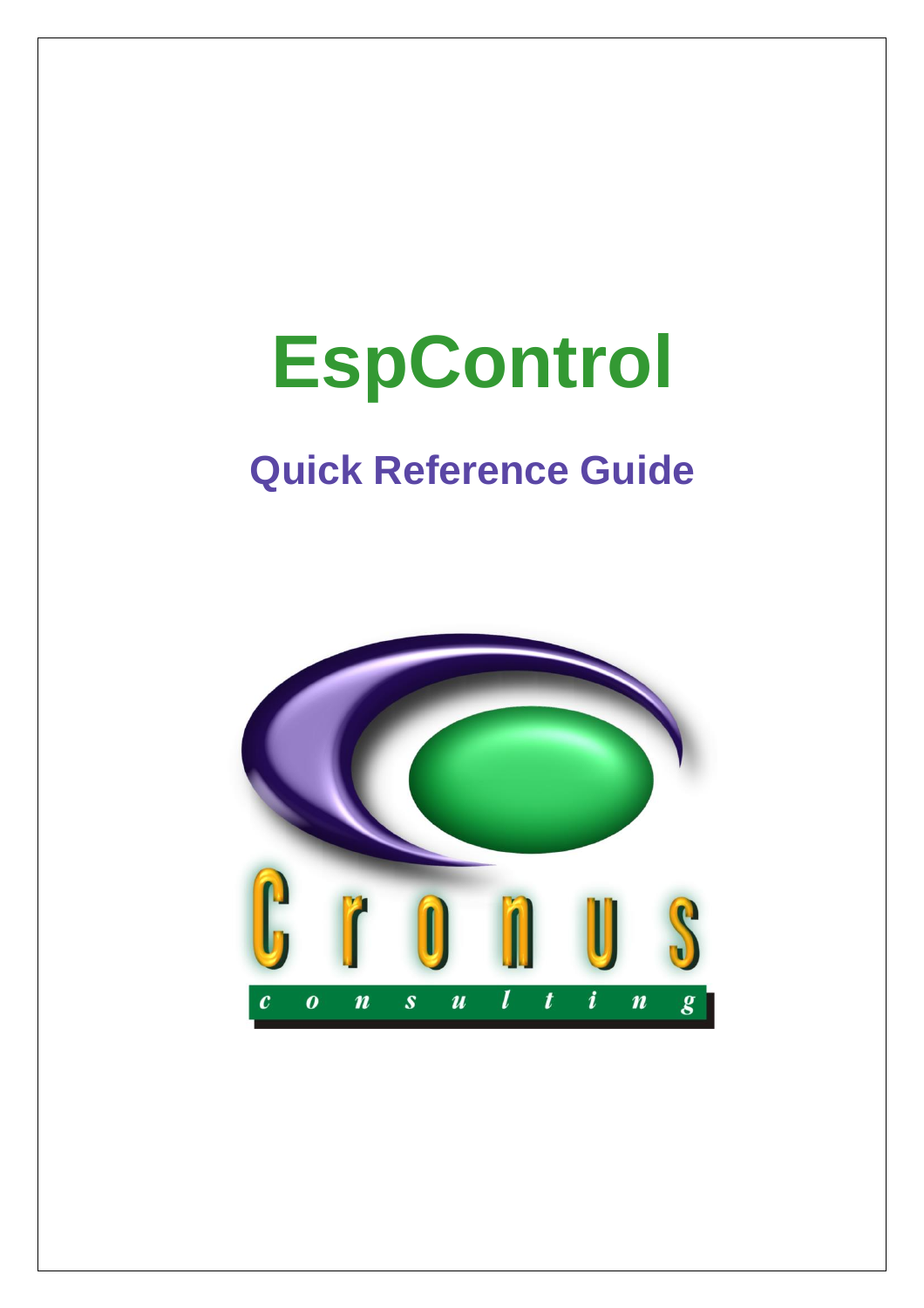

# **READ ME FIRST**

#### <span id="page-1-0"></span>**Copyright Reserved ©**

This document contains proprietary information that is protected by copyright law. All rights are reserved. No part of this document may be reproduced, transmitted, transcribed, stored in a retrieval system or translated into any language in any form or by any means, that is electronic, mechanical, magnetic, optical, chemical, manual or otherwise, in whole or in part, without the prior written consent of Cronus Consulting (Pty) Ltd.

#### **Disclaimer**

Cronus Consulting (Pty) Ltd hereby disclaims any and all guarantees and warranties for the correct use and application of the ESP software.

Cronus Consulting (Pty) Ltd reserves the right to revise and make changes to the software and the content of this document from time to time without obligation to notify any person of the changes.

#### **Ownership**

The ESP Products are developed by, and is fully owned by Cronus Consulting (Pty) Ltd.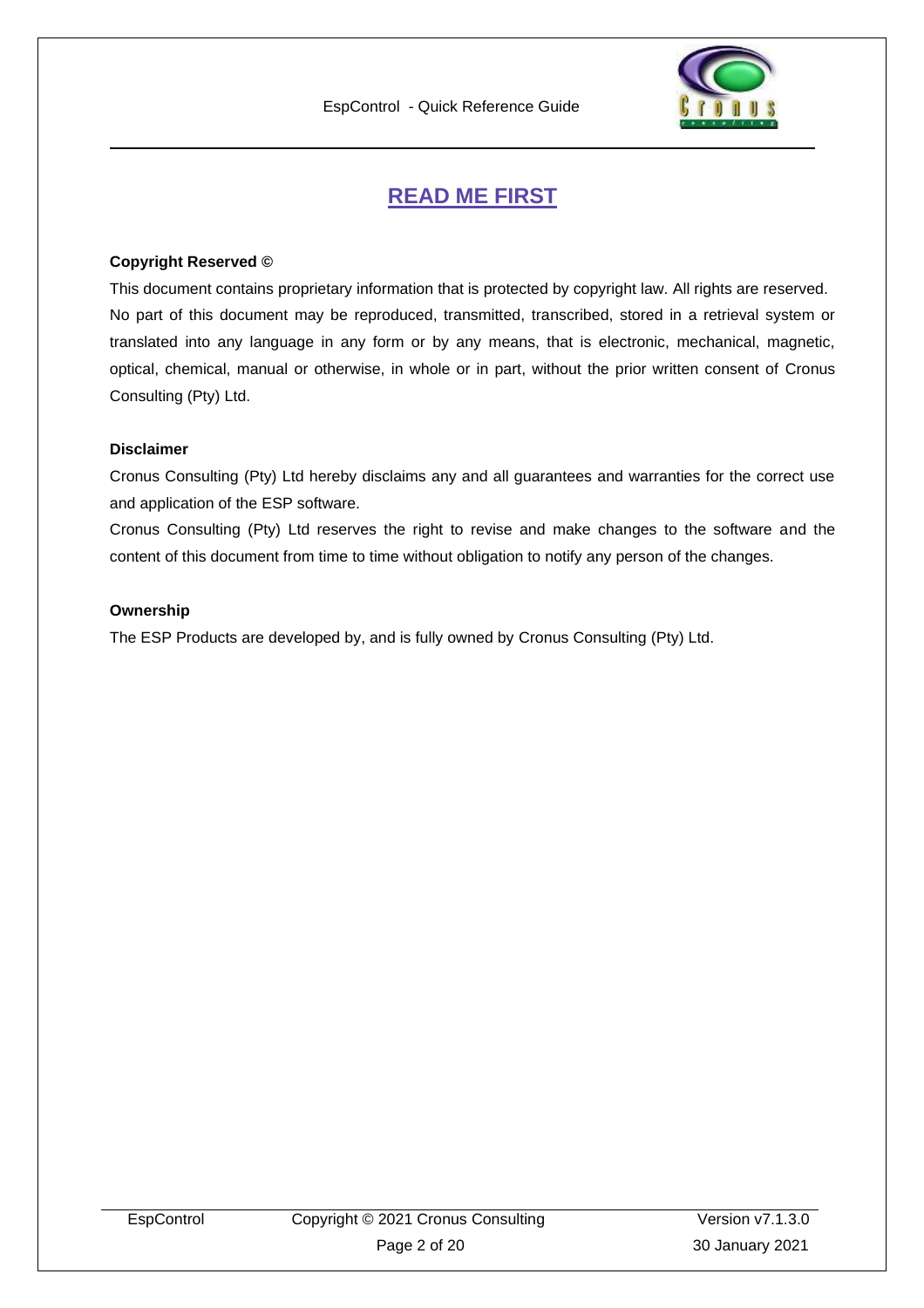

# **TABLE OF CONTENTS**

| 1.               |  |
|------------------|--|
| 1.1              |  |
| 1.2              |  |
| 1.3              |  |
| 2.               |  |
| 3 <sub>1</sub>   |  |
| 3.1              |  |
| 3.2              |  |
| 3.3              |  |
| 3.4              |  |
| 3.5              |  |
| 3.6              |  |
| 3.7              |  |
| 3.8              |  |
| 3.9              |  |
| $\overline{4}$ . |  |
| 4.1              |  |
| 4.2              |  |
| 4.3              |  |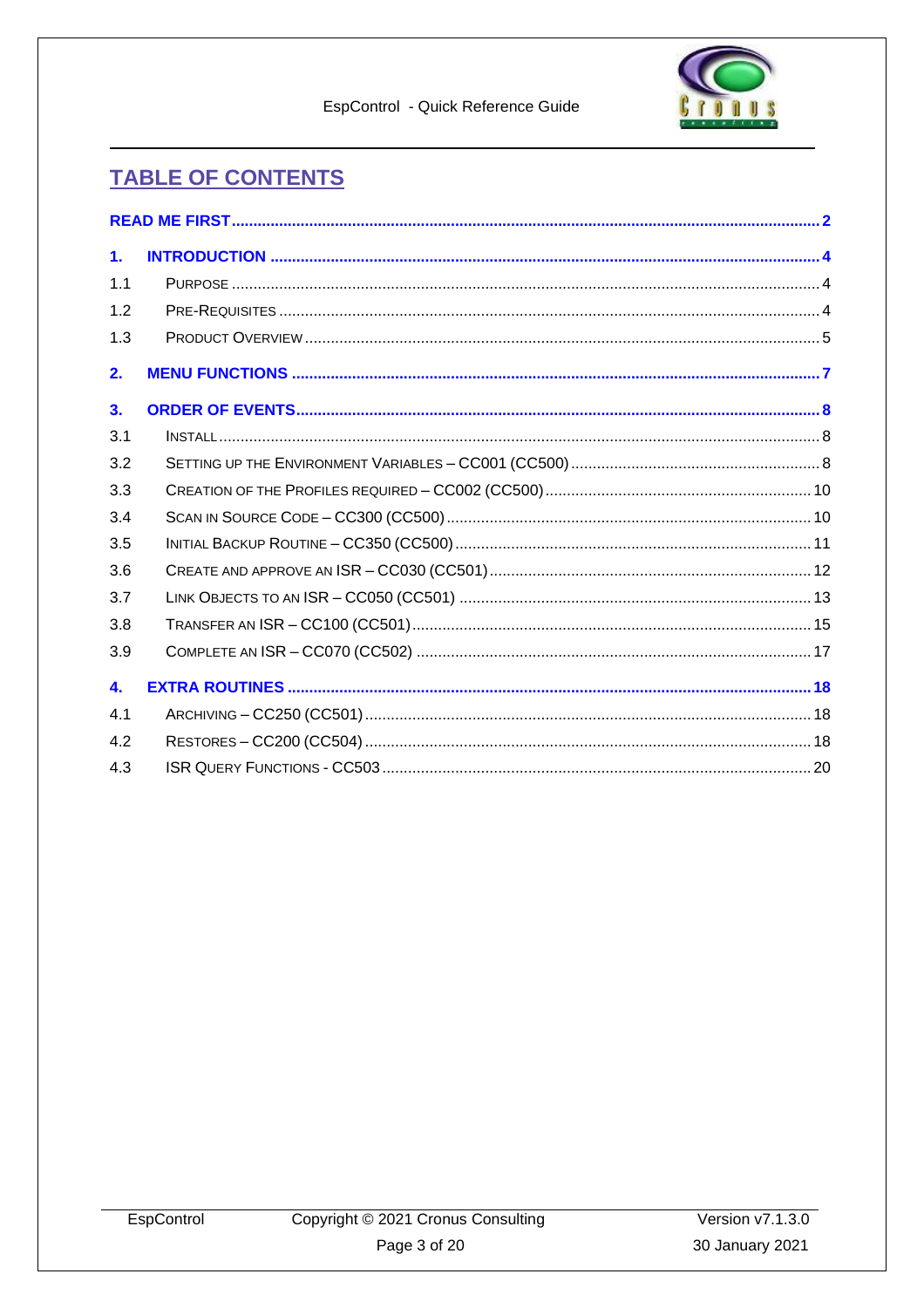

## <span id="page-3-0"></span>**1. Introduction**

**This Quick Reference guide is to be used in conjunction with the EspControl User Manual for more detail and instructions on the actual execution and rules of the sepcified functions. If otherwise mentioned, see the manual referred to. If the user has specific queries regarding the functions in EspControl User Manual, scan for these functions using the option number to get related detail e.g. CC050. Many functions are incorporated into the summary headings below.**

#### <span id="page-3-1"></span>**1.1 Purpose**

EspControl has been designed to assist the system administrator in the migration, documentation and backup of Natural Objects between environments on a Unix/Linux platform.

Correct usage of the change control system, will ensure that any given module is only updated by one developer at a time. Depending on the ISR profile and/or security definitions, restrictions may exist or be defined to enable specific user to migrate ISR's to and from master environment.

#### <span id="page-3-2"></span>**1.2 Pre-Requisites**

- Depending on the SHELL environment selected, you will have to enable "rsh", "remsh" or "ssh" commands on each of the server(s).
- Before the EspControl product is installed ensure that basic remote-copy commands can be executed. Refer to the installation documentation for examples of remote shell commands.

**If EspBatch is also installed - see Appendix A in the full EspControl Manual for detail explanation of SCL transfer. All functions operate as explained below, with the detail differing for SCL's.**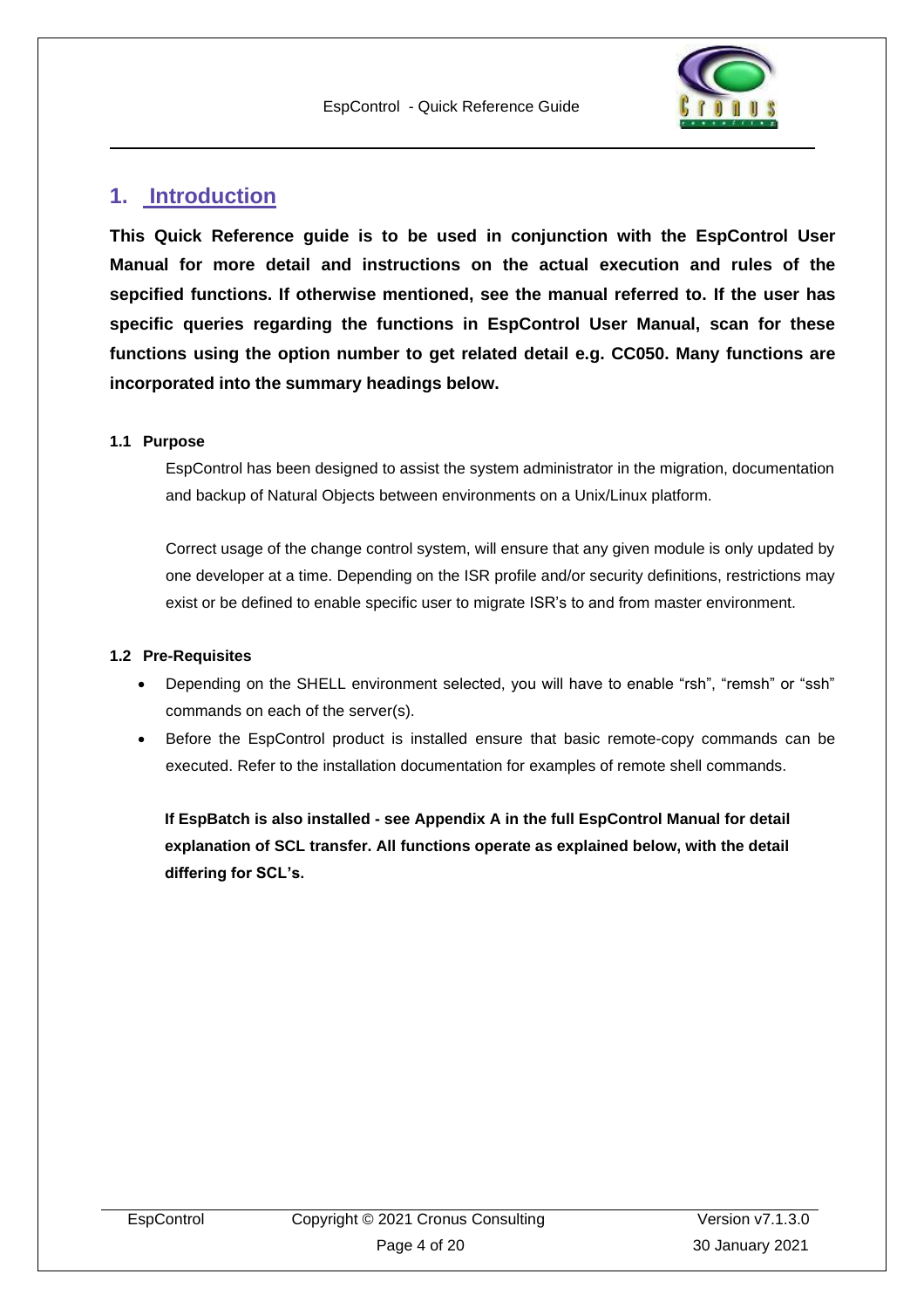

#### <span id="page-4-0"></span>**1.3 Product Overview**

EspControl provides the following functionality:

- Migration of Natural Objects GDA, PDA, LDA, MAP, COPYCODE, TEXT, HELPROUTINE, CLASS, ADAPTER (AJAX), SUBROUTINE, SUBPROGRAM, PROGRAM
- Multiple backups of Source and Object Code per environment as defined by the system administrator
- Initial Backup of ALL objects at install or upgrade time before any migration takes place
- Transfer across physical machines and multiple Natural environments.
- Return transfer for specified objects in the ISR across physical machines and multiple natural environments
- Profiles per ISR where each profile is a subset of the Master Control Variables
- Variable DEVELOPMENT environment where the Initial Environment of a profile path need not necessarily be the actual Development environment. Due to this fact, the DEVELOPMENT, unless true DEVELOPMENT, will be referred to as the INITIAL Environment in the rest of this manual.
- A PATH CHOICE which allows the user to decide on the first migration step of an ISR whether to DOWNLOAD from the MASTER or to miss this step and start directly with the UPLOAD from the Initial Environment or an UPLOAD ONLY option.
- Dependencies allow an object and all its dependents to be selected (if the allow source option is valid and source exists in Development)
- Automatic restore capability
- Back out and restore on migrated objects
- Updating of the Natural buffer pool
- Source allowed or only Object code per environment
- Where SOURCE is ALLOWED a further option is available to REMOVE the source and object after a successful migration to the next environment.
- STOW or CAT per environment or NONE per environment, where only the source is copied and the object is neither STOWed or CATalogued but only SAVEd
- Optional Backup per environment, if No backup selected, no Restore will be done on back-out.
- Objects can be moved from one library to a different library in each environment, where the library may be specified on either the Profile or linked to the individual object when linked to an ISR.
- Optional Restore during a migration, where the ISR is stopped if in error or continues with other objects if no restore required, creating an Error report for the user to use to manually fix objects in error.
- Libraries may be set up using a GENERIC library in the Profile. Together with using GENERIC, the user exit ISNUX100 must be amended to insert the formula that will translate GENERIC into the correct library used.

| EspControl | Copyright © 2021 Cronus Consulting | Version $v7.1.3.0$ |
|------------|------------------------------------|--------------------|
|            | Page 5 of 20                       | 30 January 2021    |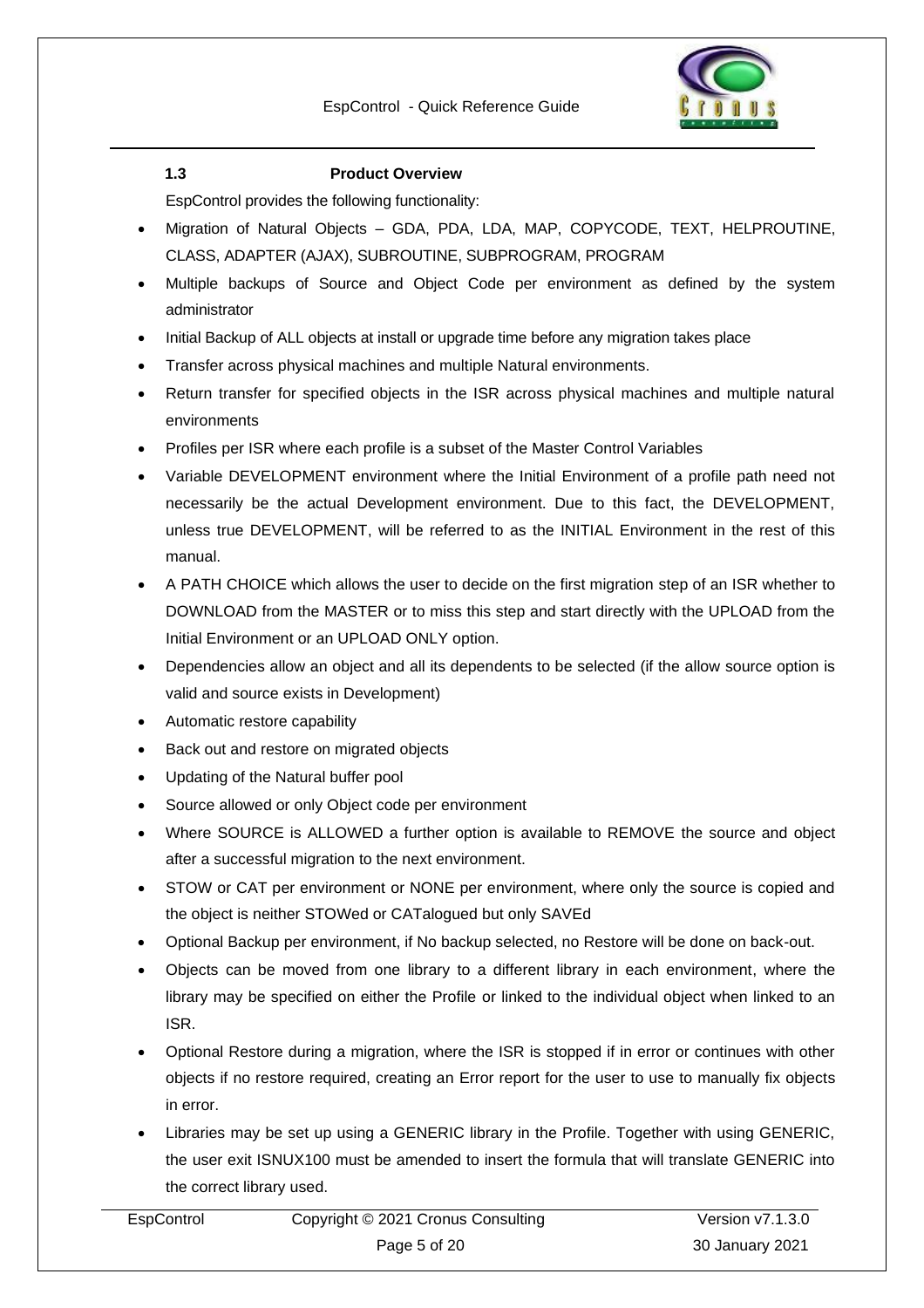

- User or Group security per Profile.
- ISR Security where only the "owner" may approve, link objects and upload approve an ISR.
- A copy facility where a COMPLETED ISR can be copied to a NEW ISR and the original links will be copied if the object is available.
- The COMMENT that is added to the end of an object during migration may be turned on or off.
- Migrate User can be linked where all migration transactions are handled by this user irrespective of the environment being migrated to.
- Source can be unloaded via the SYSOBJH function per environment creating a UNIX file for further distribution or manual upload.
- System Error Messages (SYSERR) can be transferred from one environment to the other, where the error messages have been set up in the SYSERR Natural function.
- An Audit Report option may be turned on and off, and if on, an audit report will be printed at the end of each migration move. This audit report is per ISR, but if turned on, will produce an audit report for all ISR's, until turned off again.
- An Audit History option where a full audit per selected start and end dates will be produced, either via a report to the print queue or a .csv file. This audit reflects the following events – Create, Approve, User, Transfer , Return, Restore.
- If Current Environment includes EspBatch, then SCL's may also be migrated from one environment to the next. All required routines will have an option for SCL's. These will only be available if EspBatch is running.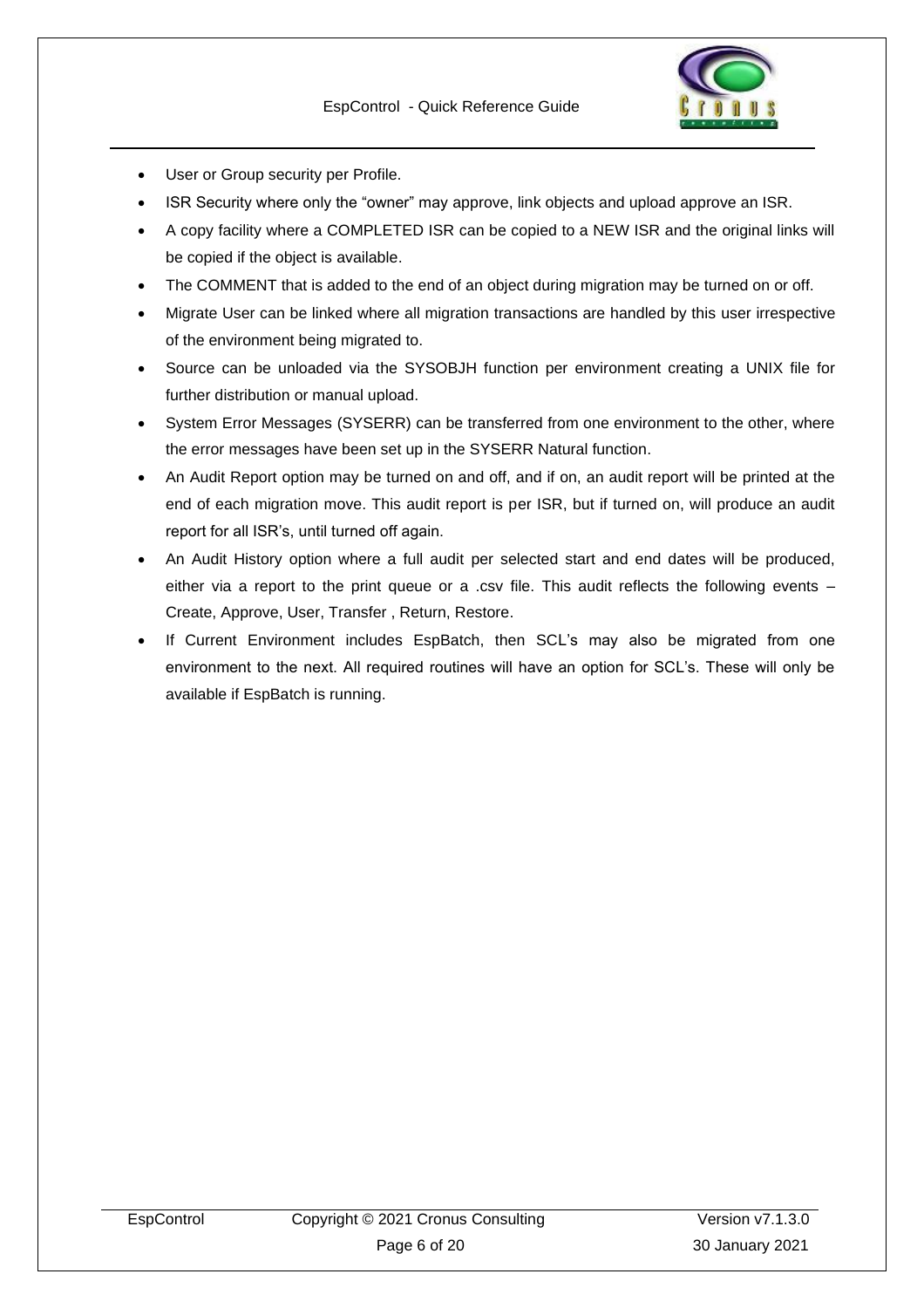

# <span id="page-6-0"></span>**2. Menu Functions**

The Change Control System consists of six parts and is reflected on a main-menu with sub-menu's linked, with each reflecting a subset of functions, which will be displayed to each user depending on the security of the allocated function. There are five sub-menu's and each is grouped together with functions that work in conjunction with each other.

- Control Variables and Profiles CC500
- Initial Backup Routine CC500
- ISR Transfer CC501
- ISR Maintenance CC502
- Display ISR Information CC503
- ISR Return and Restore CC504

See main menu below.

| <b>Ex</b> Cronus Consulting                                                                                                                                             | $ \blacksquare$ $\times$ |
|-------------------------------------------------------------------------------------------------------------------------------------------------------------------------|--------------------------|
| File Edit Options Send Receive Window Help                                                                                                                              |                          |
| MAP902<br>*** Cronus Consulting *** V7.1.2<br>13:33:53.0<br><b>MAM902</b><br>- CC : EspControl - Change Control System (I.S.R)<br>2012/02/17                            | ▵                        |
| CC500<br>+ ISR Control and Profiles<br>CC501<br>+ ISR Transfer<br>CC502<br>+ ISR Maintenance<br>CC503<br>+ Display ISR Information<br>CC504<br>+ ISR Return and Restore |                          |
| *** End of Data ***<br>Printer.: PRT01<br>User: MENUADM                                                                                                                 |                          |
| Function: _____________ Data:<br>Term: pts/3<br>Enter-PF1---PF2---PF3---PF4---PF5---PF6---PF7---PF8---PF9---PF10--PF11--PF12---                                         |                          |
| Quit<br>PgDn SetPr<br>Logof                                                                                                                                             |                          |
| ۰<br>VT220 TCP/IP 13:30<br>0000                                                                                                                                         | $\blacktriangledown$     |

**Figure 1: Main Menu**

See EspControl User Manual for detail of each sub-menu. The functions mentioned in the Order of Events below may be used in the function command line above, without actually going into the sub-menu linked to that function. Alternatively, enter each sub-menu specified above and select the options on that particular menu. The function will be specified in **blue** and the linked sub-menu will be added in brackets in **red**, in the explanations below.

| EspControl | Copyright © 2021 Cronus Consulting | Version $v7.1.3.0$ |
|------------|------------------------------------|--------------------|
|            | Page 7 of 20                       | 30 January 2021    |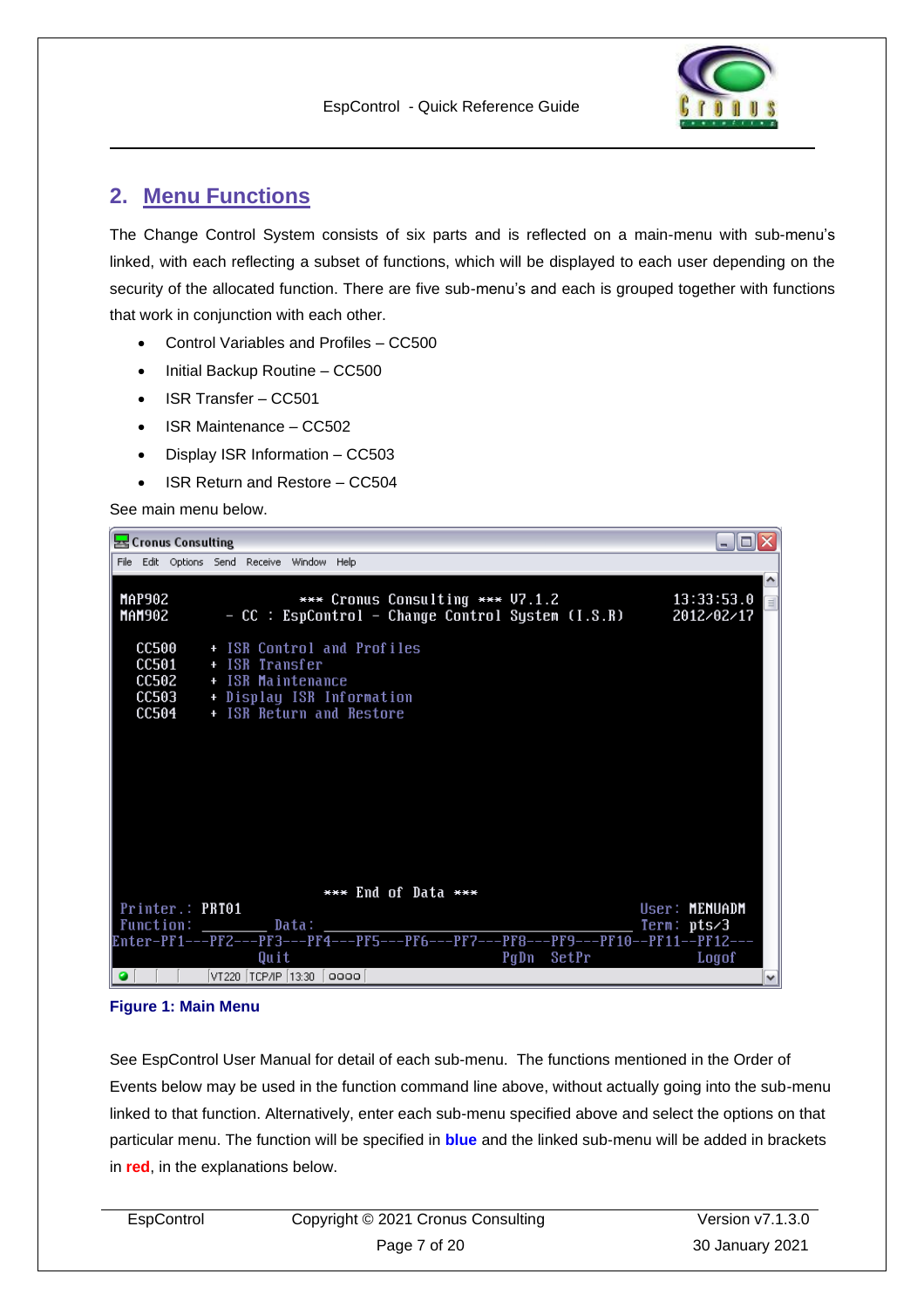

### <span id="page-7-0"></span>**3. Order Of Events**

#### <span id="page-7-1"></span>**3.1 Install**

- Install EspControl (see Installation Manual)
- Ensure the temporary directory \$ESPCCTMP (this is set up as \$CRONUS/espcctmp initially) is set up with the correct permissions as the Change Control scripts use this directory for trace files. Ensure that this variable is correctly populated for each user as well, for e.g. set up in the sysenv.setup in each environment or at login time.
- With the running of the main install program (INST-CC), the main menu functions, menu layout and ISR related Codes are created
	- i) **MA** For checking Menu functions and Administration and linking of users, use menu administration menu MA (See EspMenu Manual)
- **CC010 (CC500)** For ISR Codes these codes run the setup of the ISR routines and new codes may NOT be added, but values to the existing codes may be amended or added to. Each code has specific controlling options and the help routines will display what is valid. ENTER on the specific field for help. If the captured data is incorrect, the help routine will be automatically called and the valid options displayed. Specific defaults are set up in the install program and must be changed before continuing to set up EspControl to suit the user's needs.

#### <span id="page-7-2"></span>**3.2 Setting up the Environment Variables – CC001 (CC500)**

- CC001 Create the control and environment variables necessary for the site
	- i) Choose the correct remote access shell command for the migrating, backup and restore of objects and ensure that this command is enabled correctly (with correct authorisations) before setting up the actual variables (rsh, ssh, remsh)
	- ii) CC001 set up control variables necessary for the running of the Change Control
	- iii) Specify all environments that may be used in any migration, although not all the environments need to be used in an actual migration routine. Name these environments and specify all the paths (fuser, backup and source staging areas, file numbers, database ids, buffer pool, natural command etc) that will control the migration. If any of these variables are incorrect, the migration will not complete successfully.
	- iv) Ensure that your path directories exist. Ensure that the directories have the correct permissions.
	- v) Ensure that your entries are the correct case (lower or upper), as if they are not, again the migration will not be successful.
	- vi) Decide how many backups per object will be kept and enter the maximum number of backups. Each ISR and linked object will have the same backup version number per environment. Once the maximum number is reached, the earliest backup will be deleted before the backup routine continues. If the Initial Backup Routine is to be run, add one on to this number.

| EspControl | Copyright © 2021 Cronus Consulting | Version v7.1.3.0 |
|------------|------------------------------------|------------------|
|            | Page 8 of 20                       | 30 January 2021  |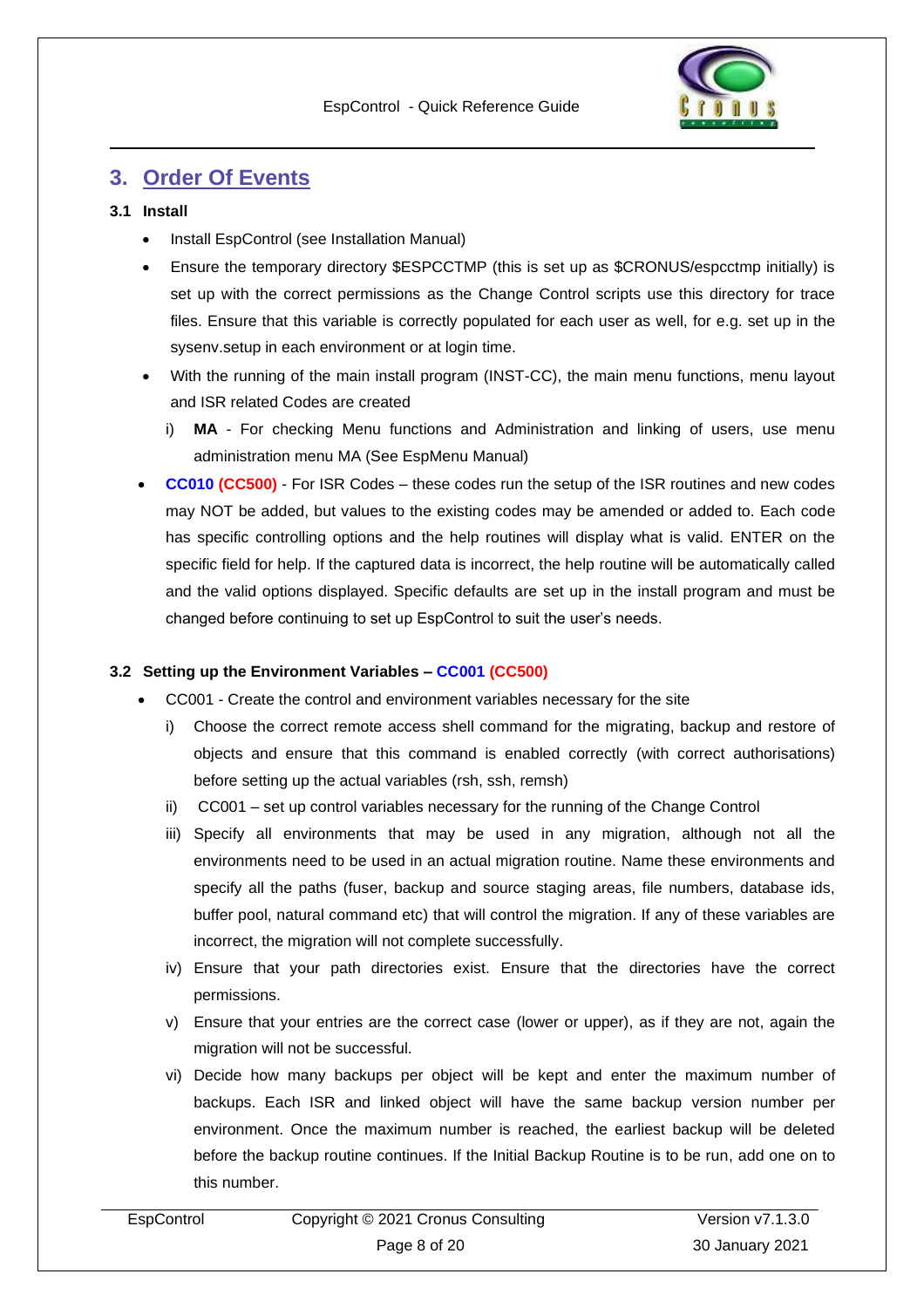

- vii) The source staging area keeps objects in the environments that have object code only or code that must be removed after a migration. Even if the site does not use object code only or move source, the staging area always keeps a copy of the objects, in case the environment parameters are ever changed. If the site has the same library names per environment, then this staging area MUST be different if the environments exist in the same fuser. A code SAMESTAGE is linked and the routine will verify if the same source staging area is allowed. Ensure that this code is set correctly before entering the staging area (CC010).
- viii) Enter the correct shell script path all the scripts that run the migration tool will exist in this area. Again the migration will not be successful if this area is not correct and also if this area does not contain all the change control scripts. Ensure the scripts all have "execute' permission. For Development the shell script path will default to \$CRONUS/ccont\_eco during install time.
- ix) If logs of the migration are required, set CREATE LOG FILE to Y. This is almost essential to do, else if the log file is not set up, debugging unsuccessful migrations will not be possible. This will create a log file (in the shell script path) that is linked to an ISR number. All the movements and errors will be recorded here. The log file is always created in the Development environment (Environment no 1 specified in CC001) for all migration, backup and restore moves, irrespective of the migration environment involved. The error explanation may not be sufficient, for this detail see point below.
- x) An automatic trace file of all commands, via the EspControl scripts, used is also created. This will enable you to determine the problem correctly if a migration does not complete. There are many permissions etc per environment that need to be correct and this log file will reveal what the exact problem is. Go to **cd \$ESPCCTMP** to view these logs. These trace files are removed if the migration is successful, so will only be available on error.
- xi) Once the user has entered an environment and exited from CC001, when next CC001 is used, PF2 must be used if more environments are to be added. Same rules apply as above, but an environment may be copied and amended accordingly. This environment may be inserted in any position.
- xii) As these control variables specify rules for all the migration routines, the user has to complete the capturing of the header record and at least one environment before being allowed to exit, or CLEAR all captured details and then exit and restart later.
- xiii) If new environments are to be added, even after the change control has been in use, insert these using PF2 (same as point xi above).
- xiv) This will also insert a NIL path into all profiles as well, so that all profiles and history will be correct. The ENVIRON code is used to allocate a unique environment number to each environment, even after inserts (CC010).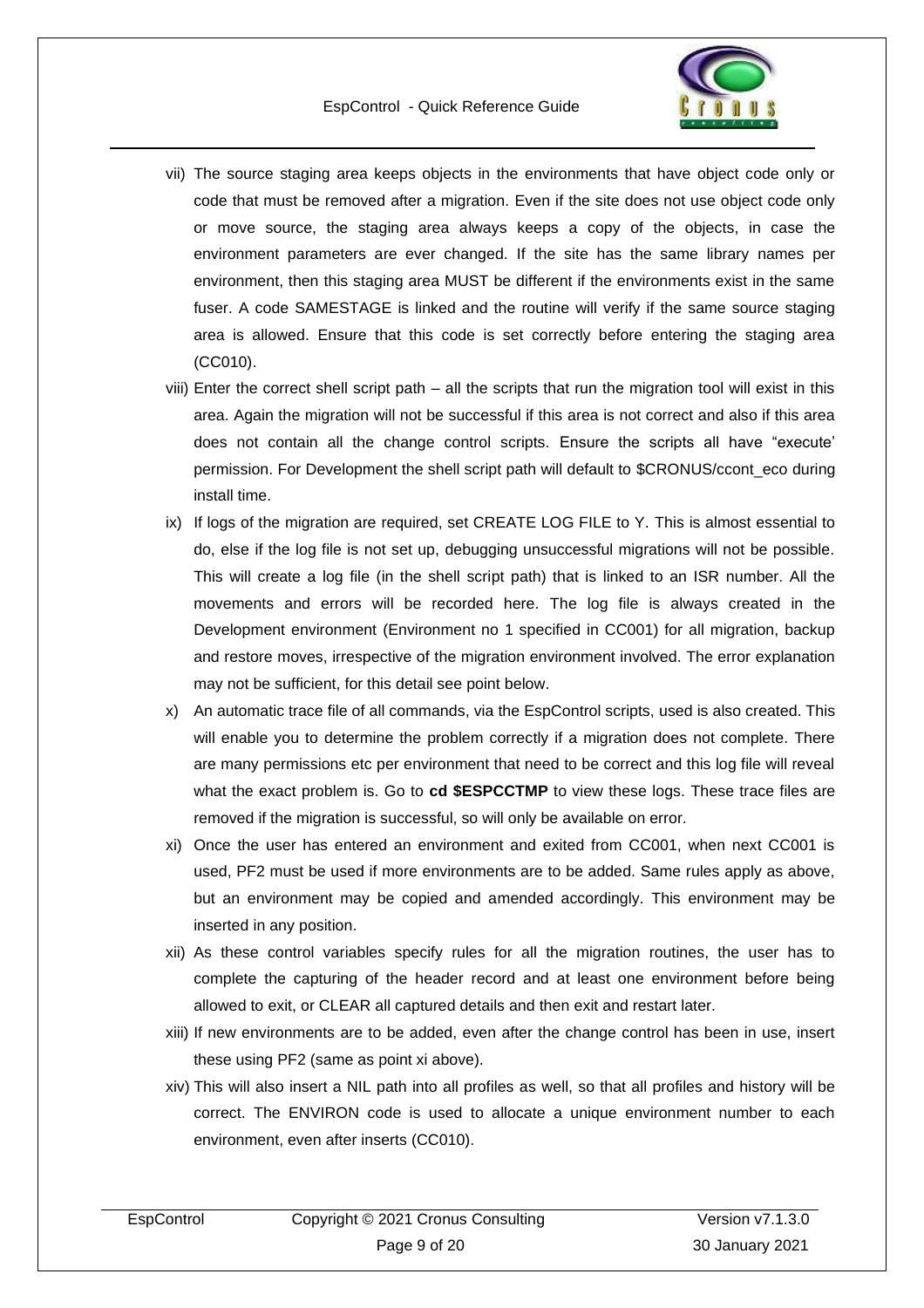

#### <span id="page-9-0"></span>**3.3 Creation of the Profiles required – CC002 (CC500)**

- The role of the profile is to determine what rules and what paths a particular migration will follow.
- The CC001 routine will automatically create a profile with the name of MASTER. This MASTER profile is set up using specific defaults and will link all environments as a required path. This profile cannot be changed and is merely a guide as to how to set up other profiles
- The MASTER profile will be automatically amended if CC001 is amended.
- Each created profile will always reflect all environments, but only those whose PATH is marked as Y will be used in transfers.
- The profile always uses the control variables of the specific linked environment in CC001. Therefore if an environment variable is amended, CC002 will always reflect the latest detail.
	- i) Allocate the profile name and a meaningful description.
	- ii) The profile name BACK\* is reserved for an initial backup profile.
	- iii) See EspControl User Manual for indicator descriptions and validation rules.
	- iv) Paths marked Y will form the base of your migration and each environment marked Y will be migrated to.
	- v) Therefore, many profiles can be set up to fit in with any migration plan. Mini-paths may also be set up, where the initial environment is not necessarily the first environment i.e. Development.
	- vi) The MASTER environment on the PROFILE refers to the LAST environment that this specific profile will end at.
	- vii) The INITIAL environment refers to the FIRST environment that this specific profile will start with.
	- viii) A profile may be set to either DOWNLOAD or UPLOAD, if the PATH-CHOICE is set to Y, or UPLOAD ONLY if set to U. In DOWNLOAD, the objects will first be moved from the MASTER and then back up to the MASTER from the initial environment. If UPLOAD, the objects will be moved from the FIRST environment, without being downloaded from the Master, and end at the MASTER. If set to U, the ISR will always UPLOAD. If set to N, the ISR will always download first, if old objects are linked to the ISR and then UPLOAD. The user will not have a choice if set to N or U.

#### <span id="page-9-1"></span>**3.4 Scan in Source Code – CC300 (CC500)**

- All objects to be used with the Change Control need to be scanned in using option CC300.
- This creates an inventory list of the library name and the object name. This library name may be amended in each subsequent environment, using the Profiles ISR Library in CC002 or Individual Object Library in CC050.
- The environment number that the objects must be scanned into needs to be entered. However, this environment needs to coincide with the environment that the EspControl software is loaded into. This is normally the Development Environment. More than one Development environment

| EspControl | Copyright © 2021 Cronus Consulting | Version $v7.1.3.0$ |
|------------|------------------------------------|--------------------|
|            | Page 10 of 20                      | 30 January 2021    |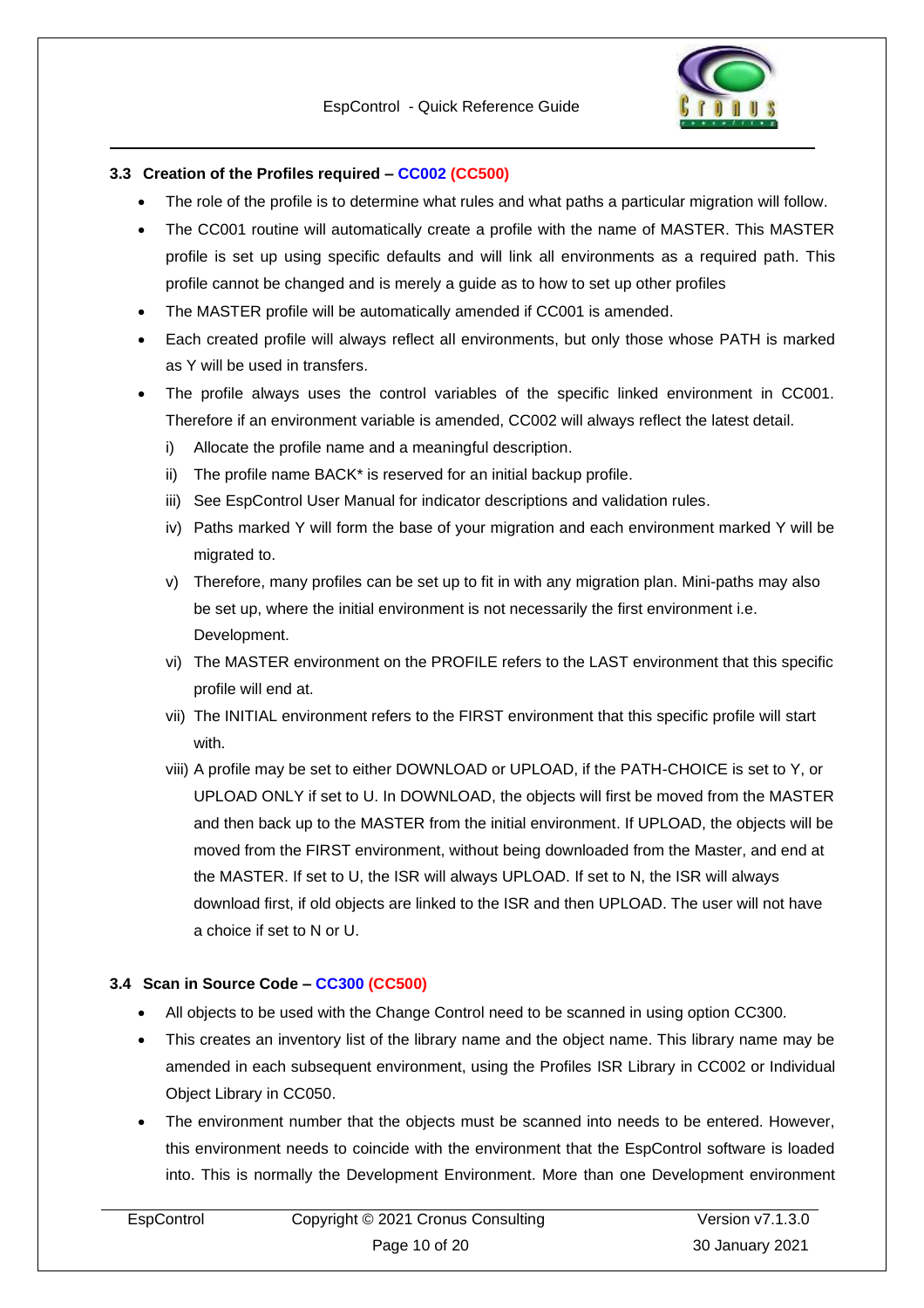

may be set up in CC001 as long as all the Development environments are on the local server. In this case, each environment's code must be scanned in and the number will differ according to CC001.

- i) One library must be scanned in at a time. Capture the library name. This is validated and if it does not exist, the user must check that the fuser path entered into CC001, for the selected environment, is correct.
- ii) To check that the directories are correct for scanning, change directory in Unix to the fuser path in CC001 and add on the library name and SRC to create the directory. View the list, and if correct, these will be scanned in properly. For e.g. .if the library being scanned in is ESPSOFT and the fuser path specified in CC001 is /usr/sag/nat/fuser\_dev then cd usr/sag/nat/fuser\_dev/ESPSOFT/SRC to check objects in this directory.
- iii) If the Change Control software is not running in Development, but in for e.g. Production and the source code must still be scanned in from Development, then the Development server must be remote mounted onto Production to get the link correct for the scanning in of code in Development.
- iv) Source code need only be scanned once (at install time), as all new objects must then be scanned into option **CC050 (CC501)** using PF6.
- v) If new objects are scanned in via CC300, they will be given an "old-object" indicator and the migrations will not perform correctly. To reset this indicator to new, re-scan via PF6 in CC050 and set Re-New Obj to Y.
- vi) If the site already has code movement in Development and no code currently exists, except those objects being worked on, then this code must be restored to Development for the scanning in, and then the code can once again be removed.
- vii) To check that the inventory list is correct and before trying to migrate, go and check the object status list in **CC097 (CC503)**. Just run the option and the entire inventory list will be displayed. Remember, that this list will start with the INITIAL SCAN LIBRARY set up in CC001. To check other libraries, enter in Restart Library.

#### <span id="page-10-0"></span>**3.5 Initial Backup Routine – CC350 (CC500)**

- If required, a new site must take an initial backup, or one doing an upgrade may prefer to take an initial backup of all objects in each environment.
- Due to the fact that the backup routine cycle (explained in detail in CC100 in the EspControl User Manual) backups objects in the FROM environment, the initial migration of each object will be done without a previous backup as the initial migration will be the first ISR linked to that object. In this scenario if the ISR abends, there will be no previous backup to restore to. Therefore, an initial backup routine should be executed, especially at the first install of EspControl.
- Note, that the above is not true for the MASTER (Production) environment, as the first time an object is migrated, it is first backed up in the Master before being downloaded. There will therefore be a previous backup, when the object is returned to the Master in the migration routine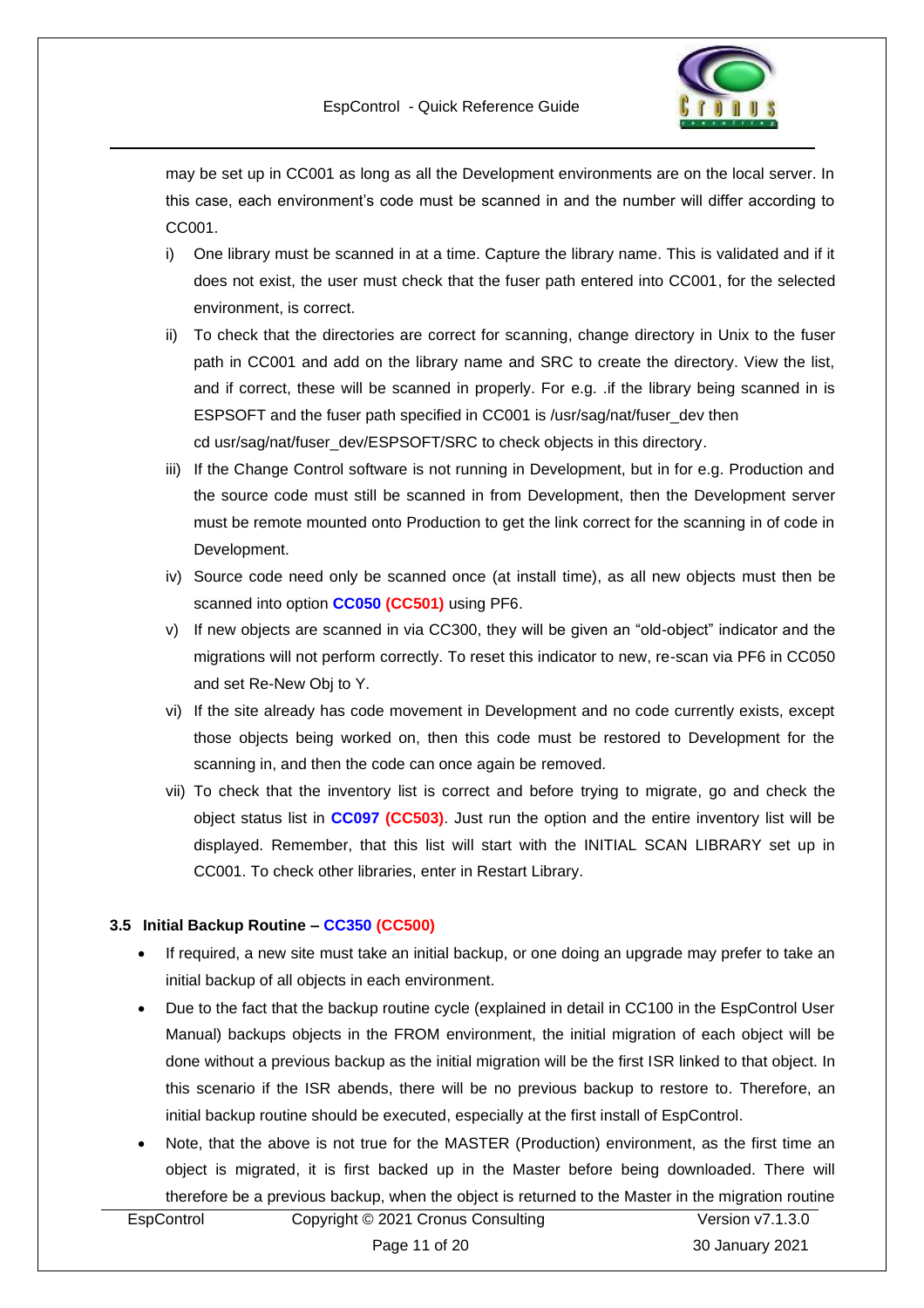

and an error occurs. This is the case if the user is always going to use the DOWNLOAD option. If not, refer to point above.

- However, even in the above scenario the user has a choice to run the initial backup routine in Production as well, and for uniformity if an initial backup is run, it should be run in all environments.
- Note should be taken that this backup routine may take a while to run and should therefore be scheduled accordingly.
- The backup routine has many steps and rules, refer to the EspControl User Manual for the exact steps.
	- i) Remember to ensure that your backup paths exist, as if they do not, they will first be created before any backup is done, and this adds to the time.
	- ii) If the CODE MOVEMENT option is to be used, then ensure that all code exists, before running the initial backup and then this code may be scratched.
	- iii) Ensure that ALL necessary code has been scanned in. If not, then the backup routine will not back up the necessary objects as it uses the scanned code as its base as to what to back up.
	- iv) Select all the necessary environments to be backed up in the BACK\* profile.
	- v) If for whatever reason, on object could not be backed up, the backup routine will continue and a report will be sent to the spooler at the end. Fix the problem and take a manual backup if necessary.
	- vi) After each environment has completed, go to CC200 and check the backup by entering the ISR number and select the option to DISPLAY the code of sample objects.
	- vii) The initial backup routine will ignore any NEW objects that have been scanned into the Inventory List.

#### <span id="page-11-0"></span>**3.6 Create and approve an ISR – CC030 (CC501)**

- Once all the control variables and environments have been set up and the source code scanned in and an initial backup run if required, the next step would be to create and approve the ISR.
- The ISR must first be created with the linked profile, and then it must be ACCEPTED via **CC040 (CC501)**. If the ISR is not accepted, then no objects may be linked to it and it cannot be migrated.
- The ISR may or may not have an XREF Number captured against it. If the code XREFNO is set to Y (CC010), then it will force the user to capture this number. This number is used to link the user's own project control system to the ISR in EspControl. Should any queries be needed against this number, there is a XREF-No enquiry **CC093 (CC503)** that will display all linked ISR's to a particular XREF-No and then the ISR History routine **CC095 (CC503)** may be called in return. A user exit ISNUX030 may be amended to validate this XREF-No.
	- i) Create the ISR and add all the required data fields
	- ii) Link the required PROFILE (ensure that this profile has all the environments and parameters necessary for the migration of the objects linked to this ISR)

| EspControl | Copyright © 2021 Cronus Consulting | Version $v7.1.3.0$ |
|------------|------------------------------------|--------------------|
|            | Page 12 of 20                      | 30 January 2021    |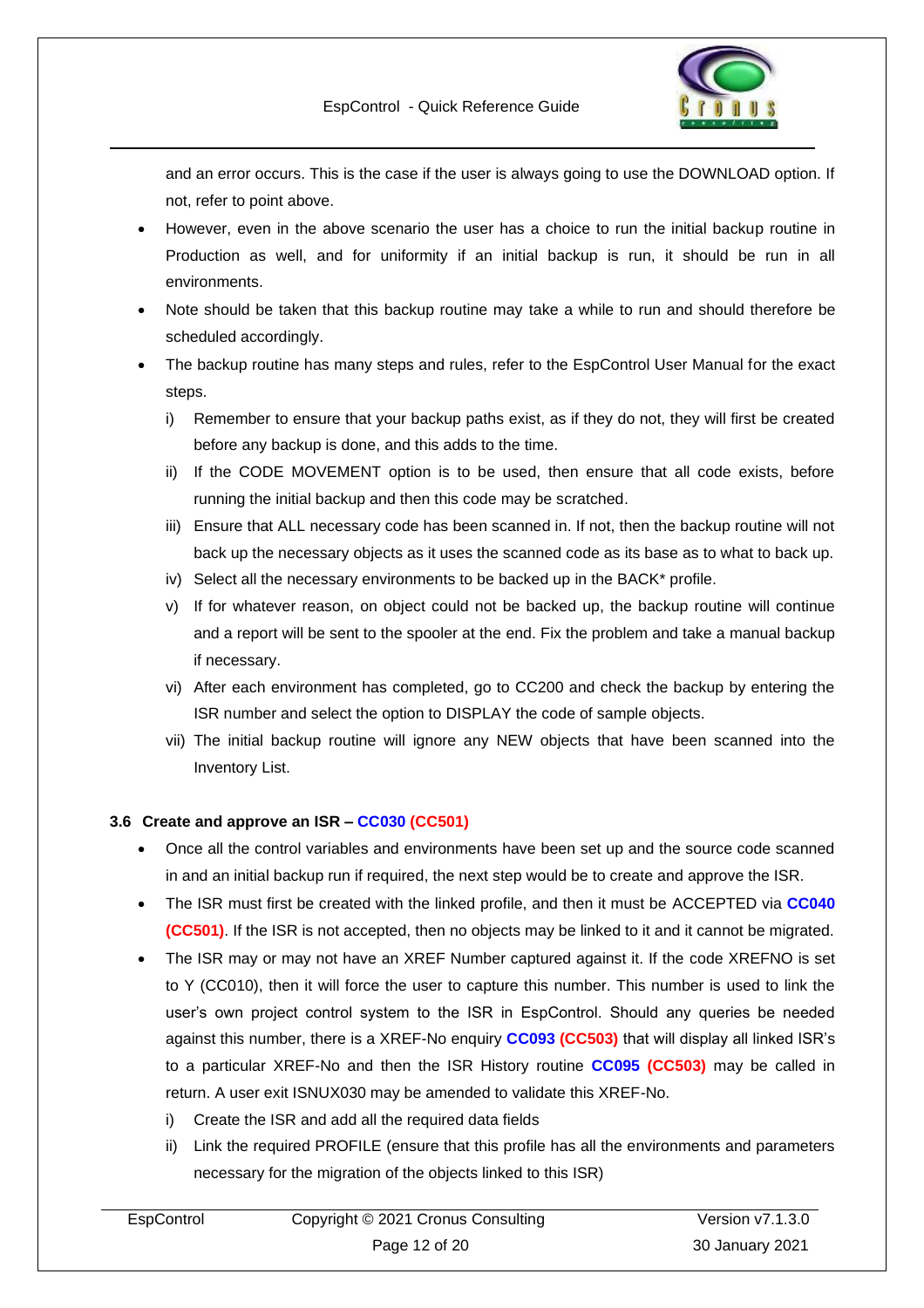

- iii) Set the SECURITY indicator, if set to N, all ISR options will operate as normal. If set to Y, then only the originator of the ISR, may approve CC040, link **CC050 (CC501)** and upload approve via **CC060 (CC502)**. If user gets an error when approving, linking or migrating, check the security indicator on that specific ISR.
- iv) Get the applicable user to Accept or Reject the ISR via CC040.
- v) In CC040, link the applicable ISR Type to the ISR. This type is very important, although it is only used for information about the ISR; the type is also used as security with specific functions. The ISR Type may be viewed in the ISR CODES option **CC010 (CC500)**. Code UBK may only be used with ISR's linked to the Initial Backup **CC350 (CC500)**. Code OLD may only be used with Archive ISR's **CC250 (CC501)**. All other ISR types may be used with CC100.
- vi) If the Upload Approval has been marked as a parameter in the linked Profile, then the ISR will not migrate via CC100 until this ISR has been approved, for whichever environment is being migrated to or from. Use option **CC060 (CC502)** and enter the ISR number and Approve with a Y or Reject with a N.

#### <span id="page-12-0"></span>**3.7 Link Objects to an ISR – CC050 (CC501)**

- Once an ISR has been created and approved, the objects to be linked to this ISR must be added via CC050.
- The ISR number entered in CC050 may not be linked to OLD or UBK ISR's.
- Every time the ISR number is entered, all the objects linked in the Inventory List will be displayed. The objects not linked to the entered ISR's, but to another ISR will be output only and may not be worked on. This ISR number linked to these objects will also be displayed. All the currently linked objects to the entered ISR will be displayed, with the object status and these objects may be amended if necessary. Any open objects may also be selected.
- The library for each environment will be displayed with an L in the LIB selection column. These libraries may be amended if necessary.
- The linked object will have an X in the selection column. If the user does not require this object to be linked to the ISR anymore, this X may be removed. The user must then decide to LEAVE the object in the environment where it has been moved to, or RESTORE the object through all environments back to Development. In this manner, an object may be de-selected without interfering with the code.
- The ISR may be copied to another ISR using **CC054 (CC501)**. To use CC054, the ISR being copied to, must first be created and approved. Then use CC054 and enter the ISR to copy From and the newly created one to be copied To. This option will link all objects that were linked in the From ISR to the new To ISR. It will not do any migration and will only copy the object if it is free and not linked to any other ISR. The history of all objects linked to the From ISR CC095 is used to link the objects to the To ISR. Note, these objects may be de-selected and new objects added after the copy, via CC050.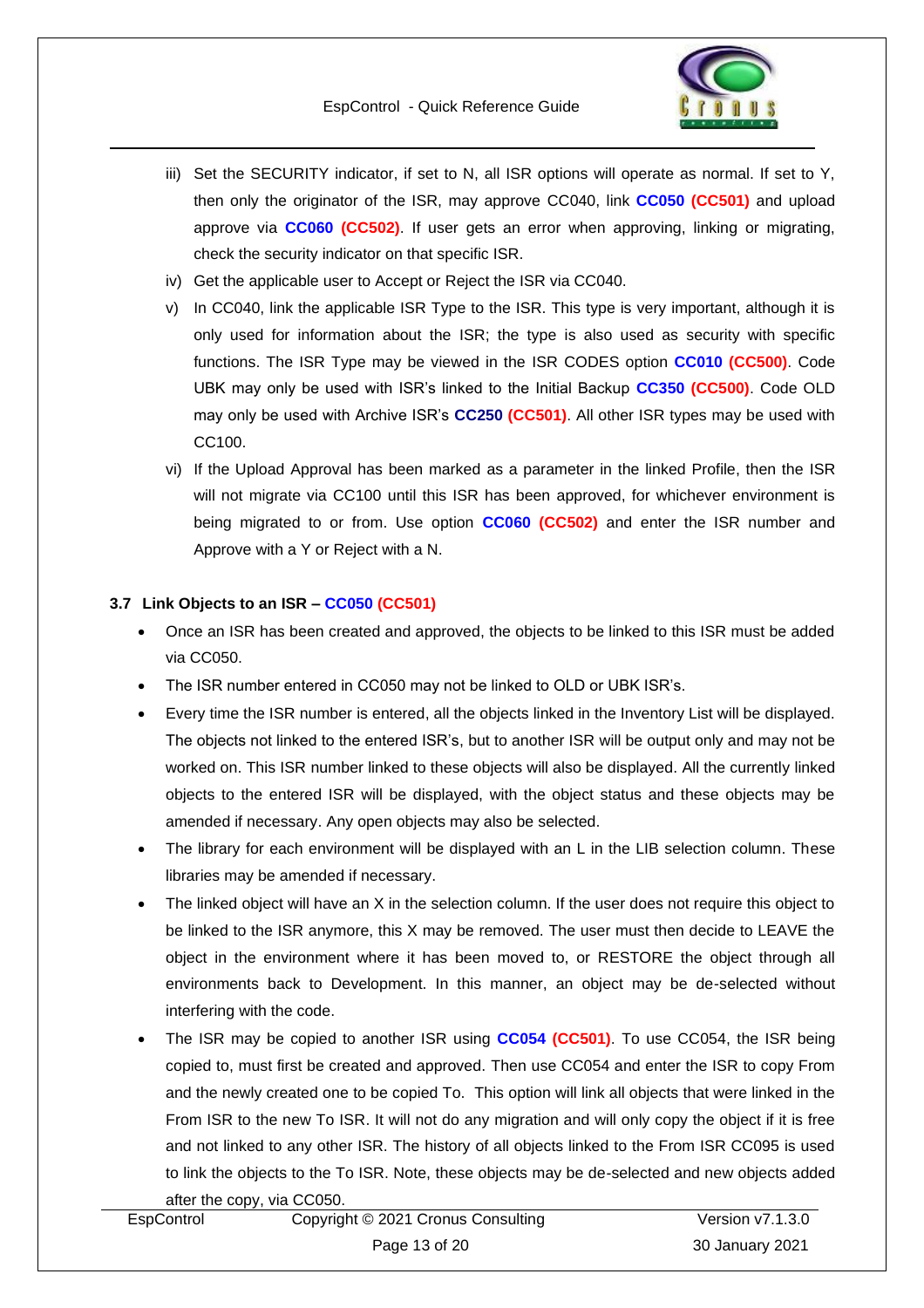

- i) Enter the ISR number
- ii) Link all objects using an X or deselect by removing the X
- iii) Check library per environment using an L remember the rule The library per environment is created as follows :
	- a) If the environment is TRUE Development, then the library may not be amended and is set up using the scanned in Library
	- b) The other environments, use the ISR LIBRARY set up in CC002, but if this is not to be used, update the actual object library in CC050 using selection L. The object library updated in CC050 will be used instead of the ISR Library.
	- c) If NO ISR Library or Object Library exists, then the scanned in library will be used.
- iv) If a new object is to be added, use PF6 and add the new objects, with the appropriate Library name. This object will be immediately added to the Inventory List and can be selected if required for the current ISR or may be selected in another ISR. This new object must reside in the environment selected for scanning into (for e.g. environment 1 in CC001), the same rule applies as to when scanning in the source code via CC300. The selected environment must be in the same fuser as to where the Change Control software is installed or have a pointer to it.
- v) If a copy of the object needs to be added to the inventory list and in this case to another Library – use PF1. This will copy the from object source to another library and add it to the current inventory. Only the source code will be copied and the user must stow the object manually.
- vi) During a call-out or emergency situation, where a developer needs to work on a Production module but does not have access to Production – use PF2 to add this module to another library. PF2 will not add the source as well, only the entry into the Inventory List and an ISR may be created to move it from the Production library to the Emergency Library to be worked on and then back again. This function does not scan the code but checks that the object being entered already exists in the Inventory List against another Library. These Emergency Libraries must be added against ISR Code STORECC in CC010 to be valid.
- vii) PF5 similar to PF2 where the library entered is also checked against STORECC, but the object is actually scanned in via one of the Development Libraries, but is stored on the Inventory List against another Input Library, entered via PF5.
- viii) System error messages may also be migrated together with objects in an ISR. These are user error messages and they may be added to the ISR being used in CC050 by pressing PF4. Note, ensure the library for transfer is correct, same rules apply as the object library. Use L to check or amend. A system error may not be migrated in isolation in an ISR, there must also be objects linked. This can be overcome, by creating a "dummy" object in each environment for e.g. PGMERR and then this object may be used to migrate system error messages back and forth without linked any other objects.

| EspControl | Copyright © 2021 Cronus Consulting | Version $v7.1.3.0$ |
|------------|------------------------------------|--------------------|
|            | Page 14 of 20                      | 30 January 2021    |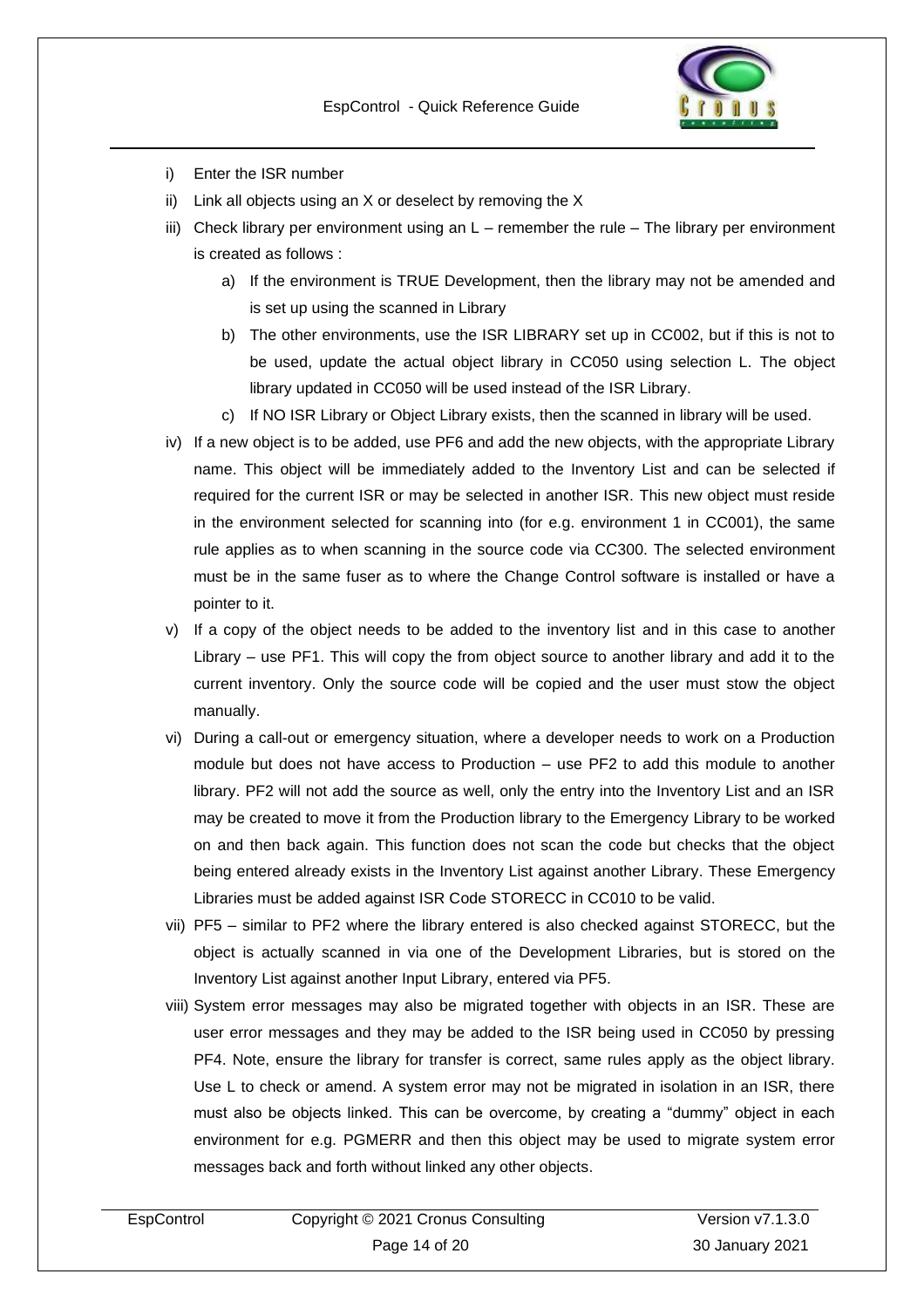

#### <span id="page-14-0"></span>**3.8 Transfer an ISR – CC100 (CC501)**

- Your ISR is now ready for transferring and must be done so using CC100.
- CC100 has many rules and regulations to adhere to, and uses the parameters set up in the Profile linked to the ISR being migrated, to do the transferring.
- CC100 must be executed ONCE for each environment linked to the profile. It will follow the path of the profile and copy, backup and restore according to the parameters. See EspControl User Manual for in depth detail to all these parameters. The history routine CC095 will display the migration path, as well as what parameters were used for the user to check on.
- If the PATH CHOICE is N in the linked profile, the ISR will download from the Profile Master to the Profile Initial environment and then back up the line to be completed once ALL the objects have been retransferred to the Profile Master.
- If the PATH CHOICE is Y, then the user may decide whether to DOWNLOAD or UPLOAD. If DOWNLOAD follow same rules as above. If UPLOAD then the objects will start the migration path from the Profile Initial environment and then complete once ALL objects have been transferred to the Profile Master.
- If the PATH CHOICE is U, then the ISR will upload from the Initial environment automatically skipping the download move.
- If System Error messages have been linked OR the Source Unload indicator marked in the Profile, then the transferring of the system error message and/or the unloading of the source to a text file will occur at the end of the current environment move. These functions have reports sent to the spooler if any error occurs. If an error occurs, the user must correct then rerun CC100 and the migration will ignore ALL objects and only do the transferring of either the system error message or source unload depending on what indicators are set.
- If the system error message or source unload in error, is no longer required, and you want to bypass this error, then remove the ISR from "error" status by using **CC076 (CC502)** for source unload errors and **CC077 (CC502)** for system error messages. This will then ignore the transfer of the error message and/or source unload when re-running CC100.
- The migration of the objects will be displayed on the screen in CC100 and may be viewed as the transferring of objects take place. '
- If an ISR abends, the error codes and details may be viewed in CC095, as well as in the log files specified at the start of this guide. Many scripts are used in CC100 and the full error of these may be viewed in the log files in cd \$ESPCCTMP.
- The object status will equal the environment number (by using the same number as selected for the path on the profile) that the object is in. 99 means in the Master. As each profile has a different path, object status 02 could be a different environment to status 02 in another ISR. To check this out, use option **CC097 (CC503)** to see the object status and then check the PROFILE in CC002 to match this up. Alternatively check **CC090 (CC503)** which will reflect all objects linked to the entered ISR and give a description of the status.

| EspControl | Copyright © 2021 Cronus Consulting | Version $v7.1.3.0$ |
|------------|------------------------------------|--------------------|
|            | Page 15 of 20                      | 30 January 2021    |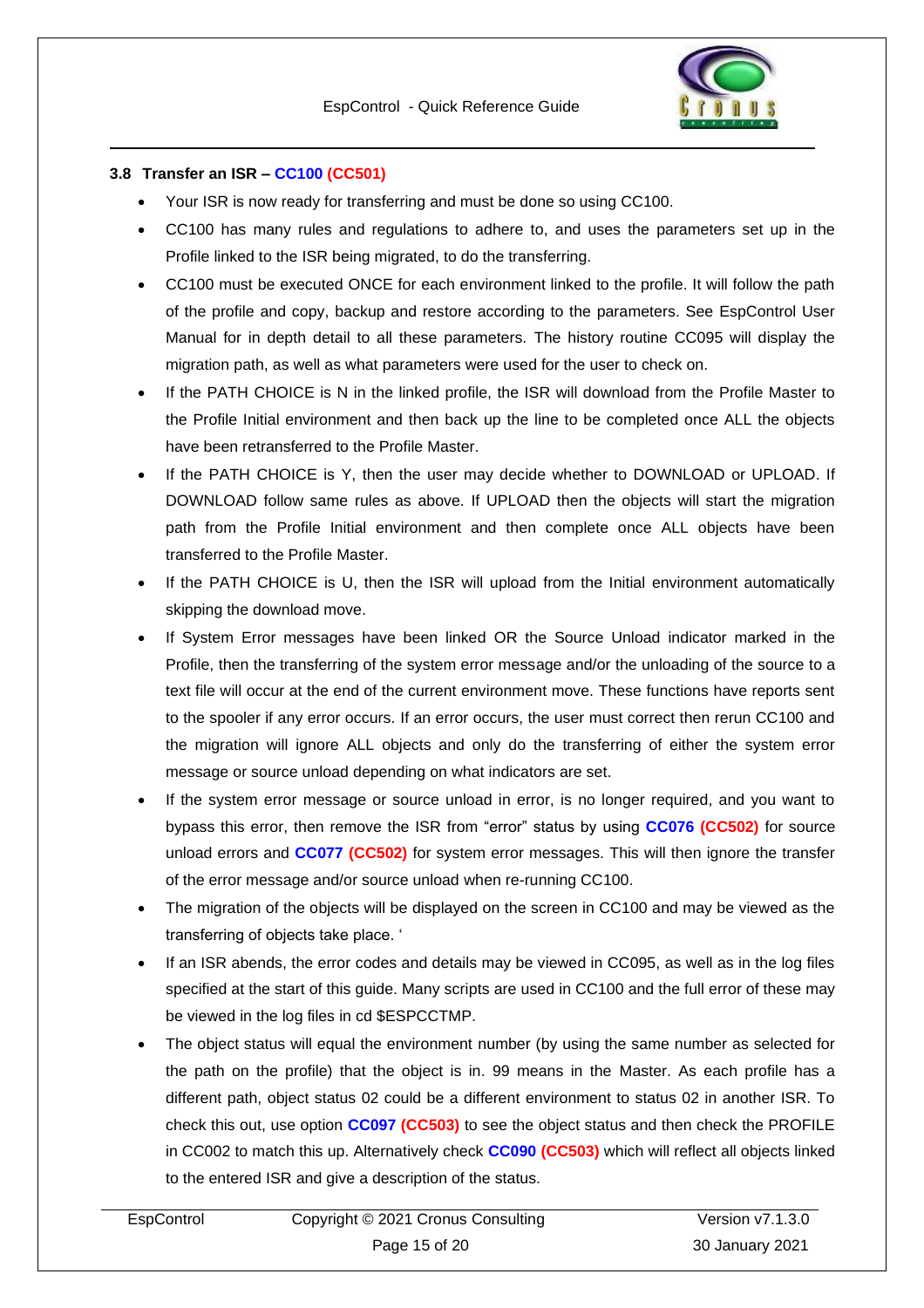

- At any given time an ISR may have objects of differing statuses. This may be because an object was linked after a migration has taken place, or an object was returned to a previous environment to be worked on, before again being transferred up. CC100 will ALWAYS move the objects in the lowest object status or if the newly added object is in the Master environment first, before continuing with the next migration. If CC100 is executed whereby lower status objects are moved, all the other objects are ignored during this migration. The rule being – The next environment WILL NOT be transferred to, until all objects linked in the ISR have the same object status.
- The ISR status will reflect the object status in the lowest form.
- The very first function in a migration is the PATH VALIDATION. This PATH VALIDATION forms a summary file of all linked objects and their libraries, using the rule as specified above. The routine then validates the fuser and backup paths and the existence of objects BEFORE actually copying or moving source. If this validation fails, the ISR will HALT and the user must check CC095 to see what the validation errors or objects in error were. An Error Object report may also be printed if required. CC100 cannot continue until the problems have been solved and the ISR has been removed from HOLD status. To do this, use **CC075 (CC502)** and enter ISR number.
- If the ISR has a linked profile using CODE MOVEMENT, i.e.  $ALLOW-SOURCE = M$ , then the object is scratched after it has been migrated successfully to the next environment. In this situation there is an OBJECT EXISTANCE test for each object in the ISR. If the object exists, the user will get a warning, as it should not be in the environment and therefore some problem could exist. The user may IGNORE and OVERWRITE, REJECT that particular object from the current ISR movement, or HALT the entire ISR to investigate.
- If the user requires the object to be RETURNed to the previous environment, not RESTORED but returned in its AMENDED state, then the source may be returned by using the RETURN ISR function **CC102 (CC504)**. This function will return the actual source to the previous environment for further amendments before moving up again. See rules in EspControl User Manual for this function. Once the objects have been linked, they may only run via CC102 once the Return ISR has been approved for Return, use option **CC061 (CC504)**.
- If the user does not require a move to a specific environment, with the exception of the Master and Initial, then the skip function **CC105 (CC501)** may be used. This function will skip an environment completely and transfer to the next-plus-one environment, without the user having to either complete the ISR or unlink the objects and choose another profile linked to a new ISR to do the move. See rules in EspControl User Manual for this function.
- Depending on the RESTORE INDICATOR for the transferred ISR, if an error occurs and this is set to Y the ISR will halt, display the error code and restore all objects back to their previous object status and the last backup taken in that particular ISR. If no backup for that ISR exists, the previous backup for any ISR that was last linked to the object will be used. The history enquiry will reflect all details necessary. If the indicator is set to N, no halt or restore will take place. The

| EspControl | Copyright © 2021 Cronus Consulting | Version $v7.1.3.0$ |
|------------|------------------------------------|--------------------|
|            | Page 16 of 20                      | 30 January 2021    |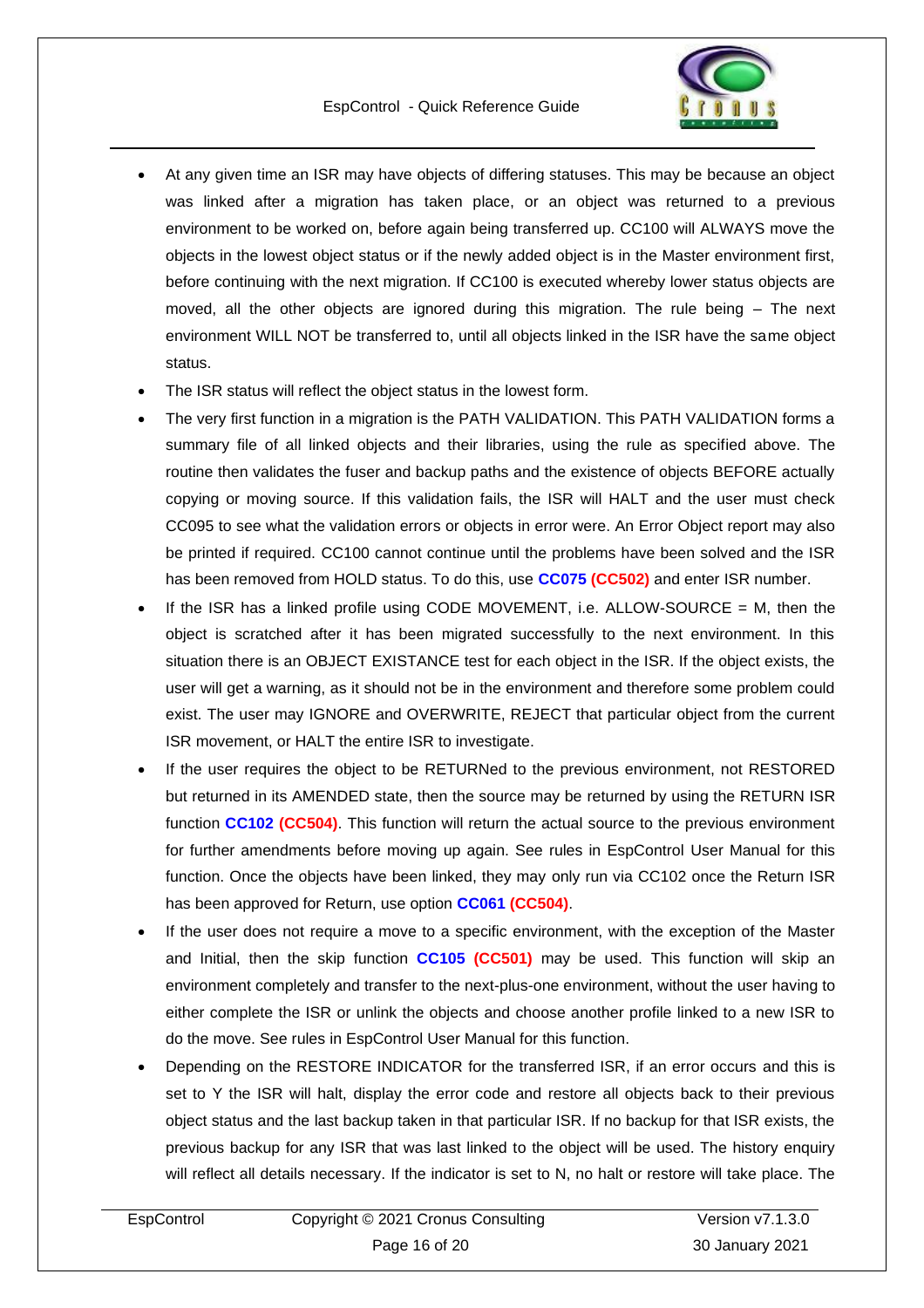

ISR will complete its current migration and a report of all errors sent to the spooler. These are also available in option CC095.

- If a specific object is being queried and the history of ALL ISR's linked to this object is needed, use **CC088 (CC503)** to view all related ISR numbers and the related history. NOTE – this function is only available form version 6.10, so in an upgrade situation detail for this option will only be valid for objects migrated in V6.10 (from upgrade date and time).
- If the Audit Report option is set to Y (ISR code AUDITRPT in CC010), then after each migration move an ISR Audit Report will be sent to the spooler detailing all the objects moved and the relevant indicators or errors (as viewed on the screen in CC100).

#### <span id="page-16-0"></span>**3.9 Complete an ISR – CC070 (CC502)**

- When an ISR has been through the entire migration cycle created by the linked Profile, the completion routine CC070 is automatically called.
- This routine may be called manually as well, if the user wishes to complete an ISR before the end of its cycle. If the routine is run before the actual completion, the user will get the choice to RESTORE objects or leave them in their current environments AS IS. Note – NO RESTORE must be Y for the restore of the objects to be ignored. The user will be given a warning if marked as N, use PF3 to mark with Y if necessary, or enter for restore to begin. If marked with N, all objects will be restored to the initial environment using the backup of the completed ISR. If marked with Y, all objects will remain in their current environment as they were transferred there.
- In both the options above, all objects will be unlinked from the ISR for further use, the ISR will be completed and get a status of 99 and all the object statuses will equal 0.
	- i) Enter ISR number, if already completed error message will occur
	- ii) Enter Y or N for NO RESTORE
	- iii) Enter number of hours project took for total migration cycle.
- Use option **CC080 (CC503)** to view ISR status and **CC090 (CC503)** to view objects linked to the ISR if any queries arise. Obviously, the entire ISR event will have been recorded in CC095 history.
- **The migration cycle has now been completed and no further action is required, except to start again with CC030.**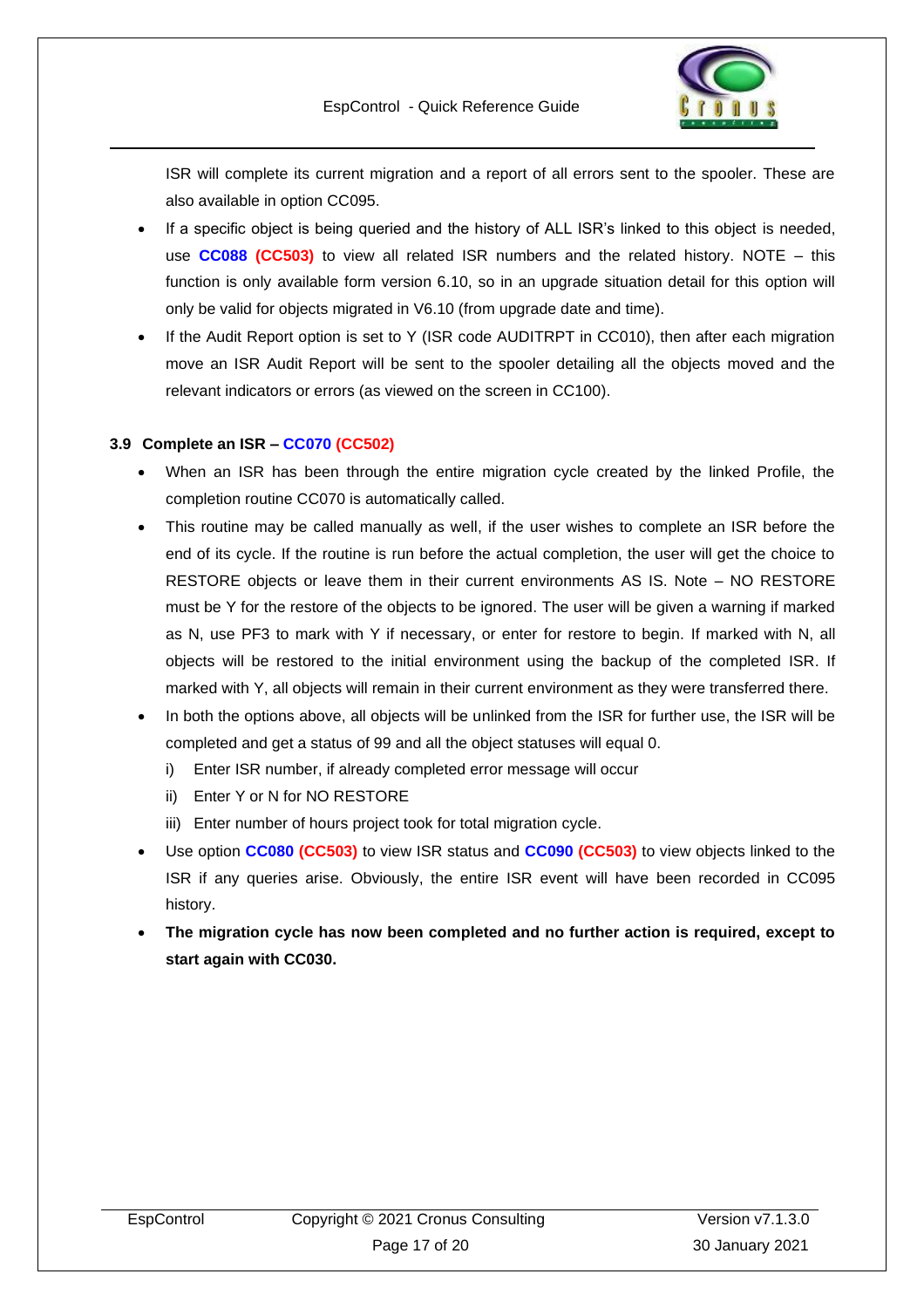

# <span id="page-17-0"></span>**4. Extra Routines**

#### <span id="page-17-1"></span>**4.1 Archiving – CC250 (CC501)**

- Once a site has no further use of an object, this object must not be scratched manually, but archived using CC250.
- This routine will scratch the object inked to the ISR, remove the object from the Inventory List and backup the object using the Archive ISR number. If scratched manually, the link in CC050 will remain and the user will still be able to select this object even though it does not exist.
- As an archived object will now be missing from all object enquiries, if any queries arise for a particular archived object, use the object history enquiry **CC088 (CC503)** and if the object is not reflected on the list, press PF6 and enter the archived object name. CC088 will in turn display all previously linked ISR's via CC090 and in turn all history via CC095 using the reflected ISR numbers.
- An object may be archived in any environment and these environments will be displayed depending on the profile linked to the Archive ISR. The user may select one or more of these environments and the object will be scratched and backed up in all selected environments. NOTE – if the object does not exist in a specific environment, the Archiving will continue as normal and just remove the object from the Inventory List.
	- i) Create an ISR via CC030 and link a profile with the correct environments
	- ii) Accept via CC040 and ensure that ISR type OLD has been selected, else CC250 will give an error
	- iii) Run CC250 and select environments from the window displayed, then select required objects form the Inventory List
	- iv) Press PF4 for the archiving to begin
- View History CC095 to see details of archived routine by using the archive ISR No and use **CC200 (CC504)** to actually view the backup source if required to do so.

#### <span id="page-17-2"></span>**4.2 Restores – CC200 (CC504)**

- There are three main restore functions, but the most powerful restore function is CC200. This function allows the user to restore to any environment, any library and any backed up code, within the number of versions allowed. (See CC001 for Max Versions)
- The restore functions **CC110 (CC504)** and **CC115 (CC504)** will only restore source code in the current ISR being specified in these two functions. Once an ISR is complete these two functions are out of scope and CC200 must be used.
- To fully understand the restore routines, the user needs to fully understand the backup cycle. This backup cycle is explained in detail in the EspControl User Manual and should be read before attempting the restore functions.

| EspControl | Copyright © 2021 Cronus Consulting | Version v7.1.3.0 |
|------------|------------------------------------|------------------|
|            | Page 18 of 20                      | 30 January 2021  |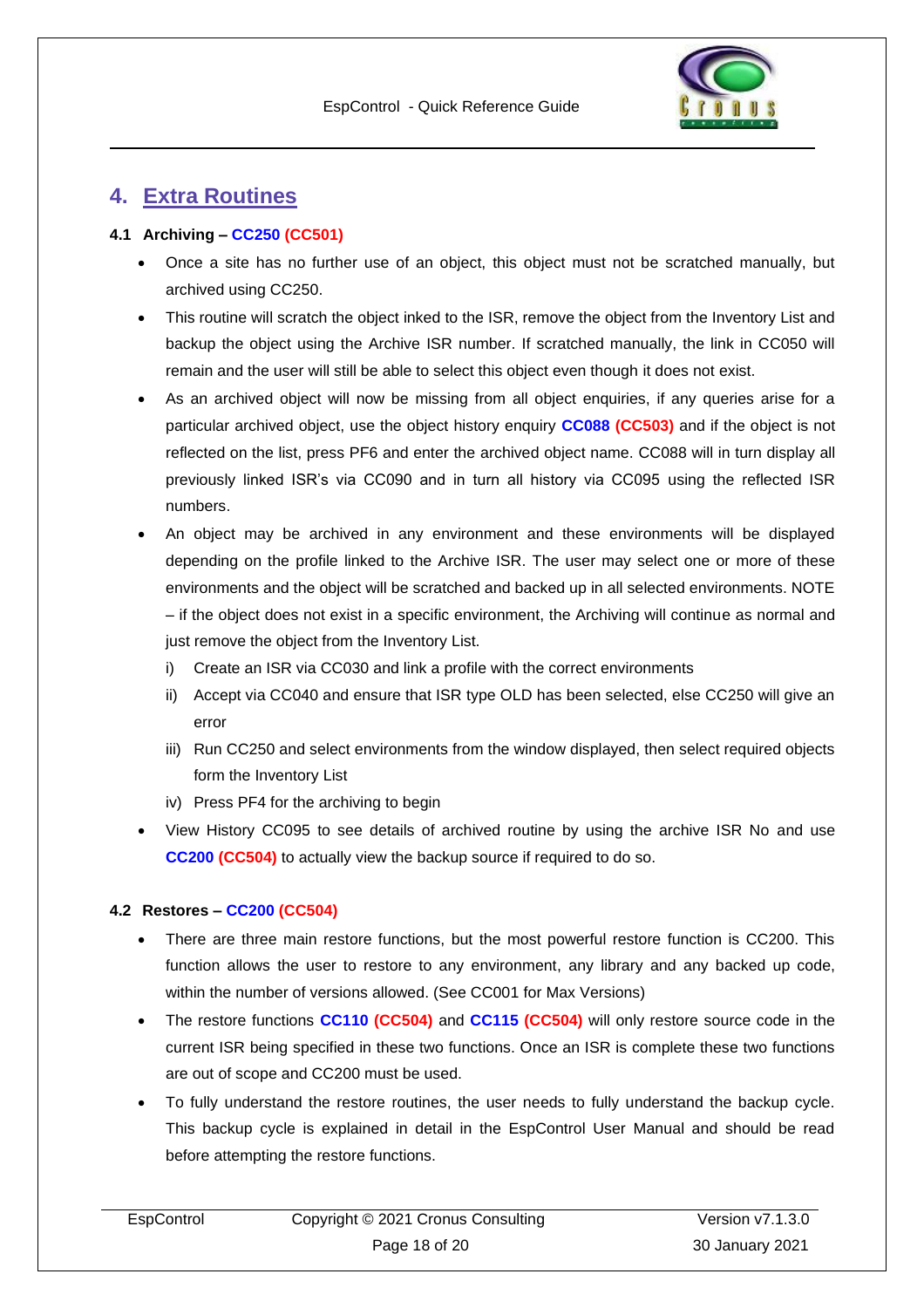

- The main rule to the backup cycle is that the backup is taken when objects are being migrated FROM environments and NOT before the code is overwritten. This means that a backup in an ISR will refer to the source that was amended in the ISR and not the source before the migration.
- Therefore, the restore during a migration cycle, when an error occurs or functions CC110 and CC115 will actually restore the code that was created in the ISR being worked on. The reason for this is the CODE MOVEMENT option will scratch code and so the restore will return the code that was created in the ISR to be worked on. Basically, if code movement is not being used, then the only function of the above-mentioned restore routines is to return the ISR and object status to the previous status and the source to the last source that was in the environment before the move, and therefore CC100 may again be run, re-migrating the source code. In other words, the move From will restore the actual source being moved, and the move TO will restore the source that was there before the move From.
- If the user does not require the above restores, then CC200 should be used instead, whereby the ISR to be restored to, may be selected by the user. The user may then select the environment and the library to restore to.
- If the user requires different restores to CC110 or CC115, but also requires the object status to be restored, then CC110 or CC115 must be run to restore the object status in conjunction with CC200 to get the correct version of source required. Unlinking the objects via CC050 will also cause the status to be returned and this can be done with No Restore.
- Note, using CC200 gives the user a chance to view the source before restoring it, to check that the correct version will be restored, use option D for Display
- For CC200
	- i) Select the objects to be restored
	- ii) Select one or more environments
	- iii) Select D for Display (this will be reflected on the screen) or R for Restore
	- iv) If D selected PF3 to exit when completed viewing. Enter "?" in the command line to view a list of commands for the viewing of the source.
	- v) If R, confirm the restore and select the library to be restored to. The default library is RESTORE, but this may be amended to any library that exists in the selected environment. It may be a good idea to use library RESTORE when restoring to Production, so as to not interfere with the users.
	- vi) Only the source code is restored and must be stowed by the user to create the object code again.